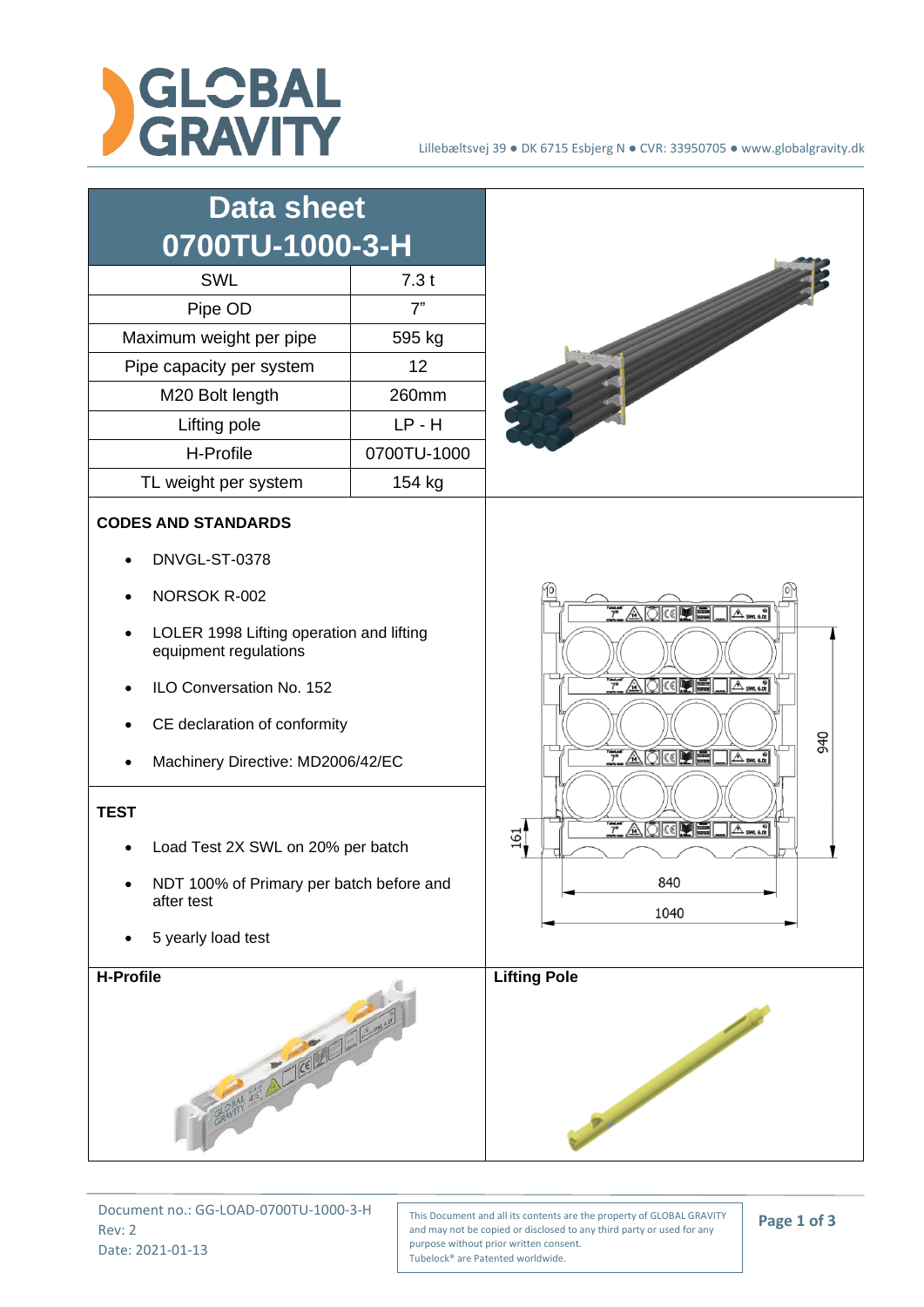

## Lillebæltsvej 39 ● DK 6715 Esbjerg N ● CVR: 33950705 ● www.globalgravity.dk



This Document and all its contents are the property of GLOBAL GRAVITY and may not be copied or disclosed to any third party or used for any purpose without prior written consent. Tubelock® are Patented worldwide.